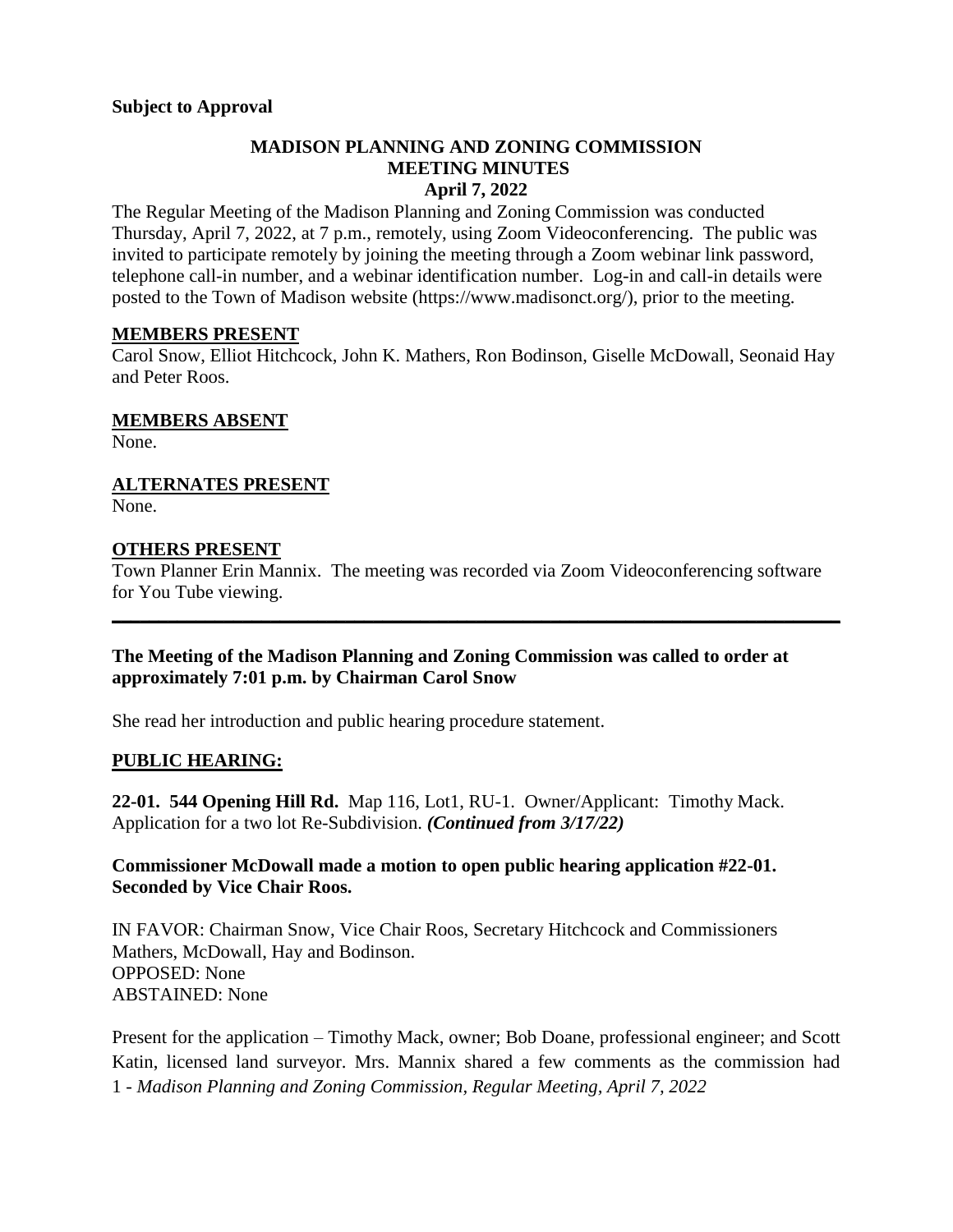requested legal opinion regarding the status of Deacon Henry Hill Road. The response was in the form of a memo for the record which was shared with both the applicant and commissioners. Mrs. Mannix states in the opinion of the town attorney there's no deed for Deacon Henry Hill Road; therefore, it's a public easement for access. She further states it was never accepted by the town formally, and it has not been abandoned or discontinued. The road is owned by the properties to the north and south of the center line of the right of way and it remains a right for public use for the entire length of the road. Mrs. Mannix continues to say there's no conflict with respect to the proposed subdivision and it is recommended that the applicant reaches out to the owner of the Southern property at 540 Opening Hill Road prior to any improvements being made on the driveway. Mrs. Mannix states, the property owner at 560 Opening Hill Road expressed concerns about her private well in relation to the proposed septic system, to make sure separating distance was met. It is confirmed that there were no conflicts in that design.

After further discussion, the hearing was opened to the public.

Paula Lowe – from 560 Opening Hill Rd asked if either Mr. Mack, Mr. Doane or Mr. Katin would be willing to walk the property with her to show exactly where her well is and where the planned septic will go.

Mr. Mack said he would review the area with Ms. Lowe.

Robin Baslaw and Susan Smith – 540 Opening Hill Rd stated they are new owners and no one has reached out to them, they would also like more information about what is being proposed to determine what their rights are to that road. The owners asked what is the difference between deed property and ownership of property.

The commissioners and Mrs. Mannix recommend the owners to contact a real estate lawyer or an attorney for legal advice for specifics as the commission cannot advise them.

Mary Potenziani – 1009 Durham Rd – believes Mr. Mack has the right to continue improvements to make it passable for people to come in and out, and for emergency vehicles.

# **Commissioner McDowall made a motion to close public hearing #22-01. 544 Opening Hill Rd. Seconded by Vice Chair Roos.**

IN FAVOR: Chairman Snow, Vice Chair Roos, Secretary Hitchcock and Commissioners Mathers, McDowall, Hay and Bodinson. OPPOSED: None ABSTAINED: None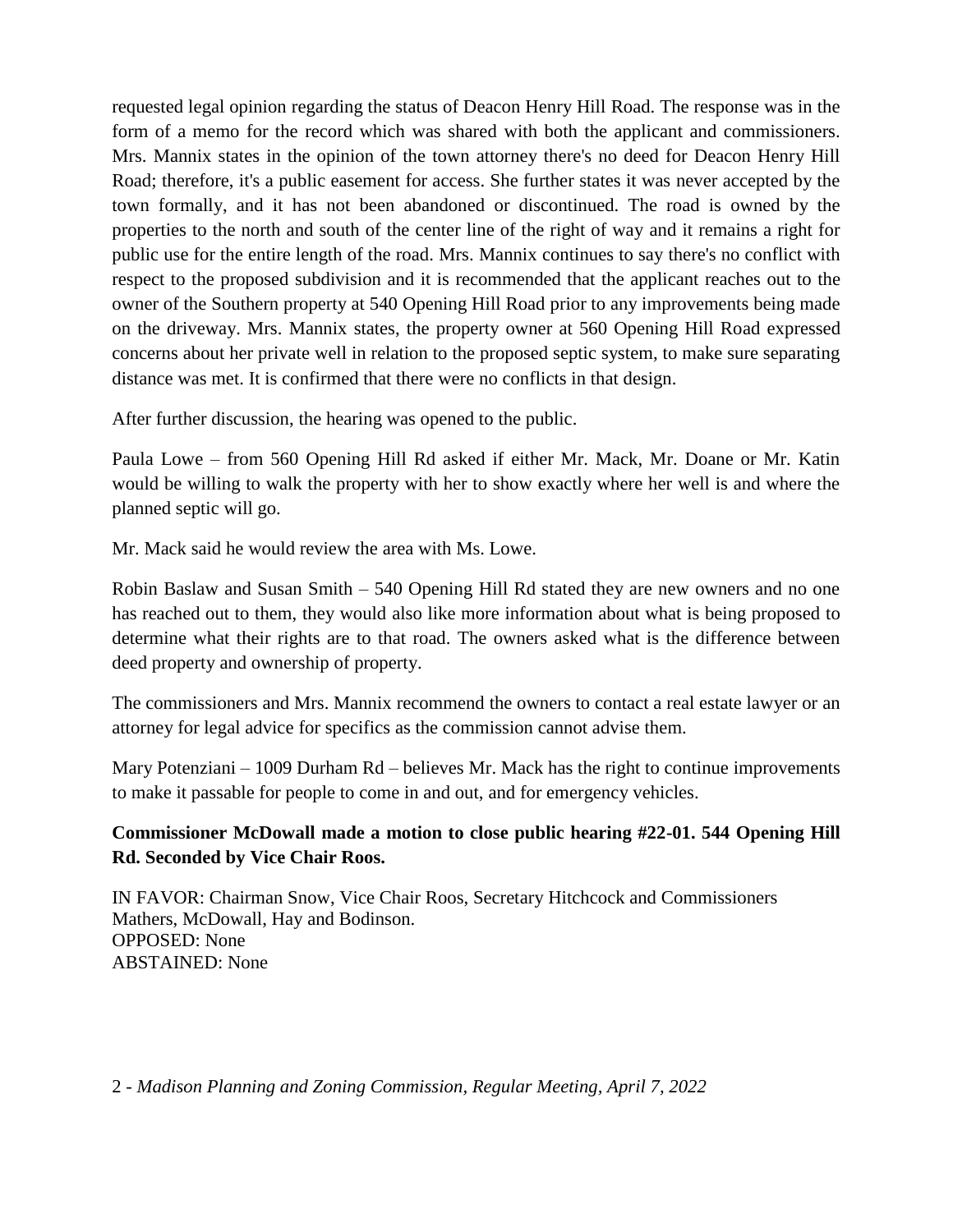# **Deliberation of Public Hearing item**

During deliberations, Commissioner Mathers states it was recommended by the town attorney for the applicant to reach out to the property owner for permission prior to improving the driveway, which could also be included in their motion. Mrs. Mannix states, commission has the right to amend that language. Secretary Hitchcock noted the site plan for 540 Opening Hill Road was written incorrectly on the survey as it shows 576 (which would be corrected). Commissioner Bodinson states he has a concern with condition #2 (recommendation from the attorney) as he is not sure P&Z has legal authority to make that a condition and suggests it be left out.

**Vice Chair Roos made the motion to approve application 22-01. 544 Opening Hill Rd. Map 116, Lot1, RU-1. Owner/Applicant: Timothy Mack. Application for a two lot Re-Subdivision as shown on record re-subdivision map "Re-subdivision Map – Property Survey Deacon Hill Henry Hill-Part III", prepared for Owner / Applicant: Timothy Mack, #544 Opening Hill Road, Madison Connecticut, prepared by Scott M. Katin, LS, dated 1/17/2022 with the following condition. One, the fee of open space dedication in the amount of \$21,210, be submitted in accordance with Section 3.11.5 of the Town of Madison, Subdivision Regulations, and CT General statutes 8-25. This application is approved based upon the findings that it complies with the Madison subdivision regulations. This approval is effective April the 22, 2022 and upon filing of the record re-subdivision map on the land records. Seconded by Secretary Hitchcock.** 

IN FAVOR: Chairman Snow, Vice Chair Roos, Secretary Hitchcock and Commissioners Mathers, McDowall, Hay and Bodinson. OPPOSED: None ABSTAINED: None

**21-34. 14 Railroad Ave.** Map 49, Lot 54; D-District; 14 Railroad Avenue, LLC; Site Plan Review & Special Exception per Sec.6.2.2.2 to construct 16-unit multifamily development and associated site improvements. *(Continued from 3/17/22)*

## **Commissioner Hay made a motion to open public hearing # 21-34. 14 Railroad Ave. Seconded by Vice Chair Roos.**

Present for the application – Michael Iacurci, attorney for applicant; John Cunningham, from TEC Landscape Design; Michael Ott, license professional engineering land surveyor with Summerhill civil engineers; and John Matthews, architect.

Mr. Iacurci states the health department visited the site for a soil test which came back good; additional items in regards to utilities and updates for screening were added and addressed. He further states the list of questions from the Town Planner were answered in written form.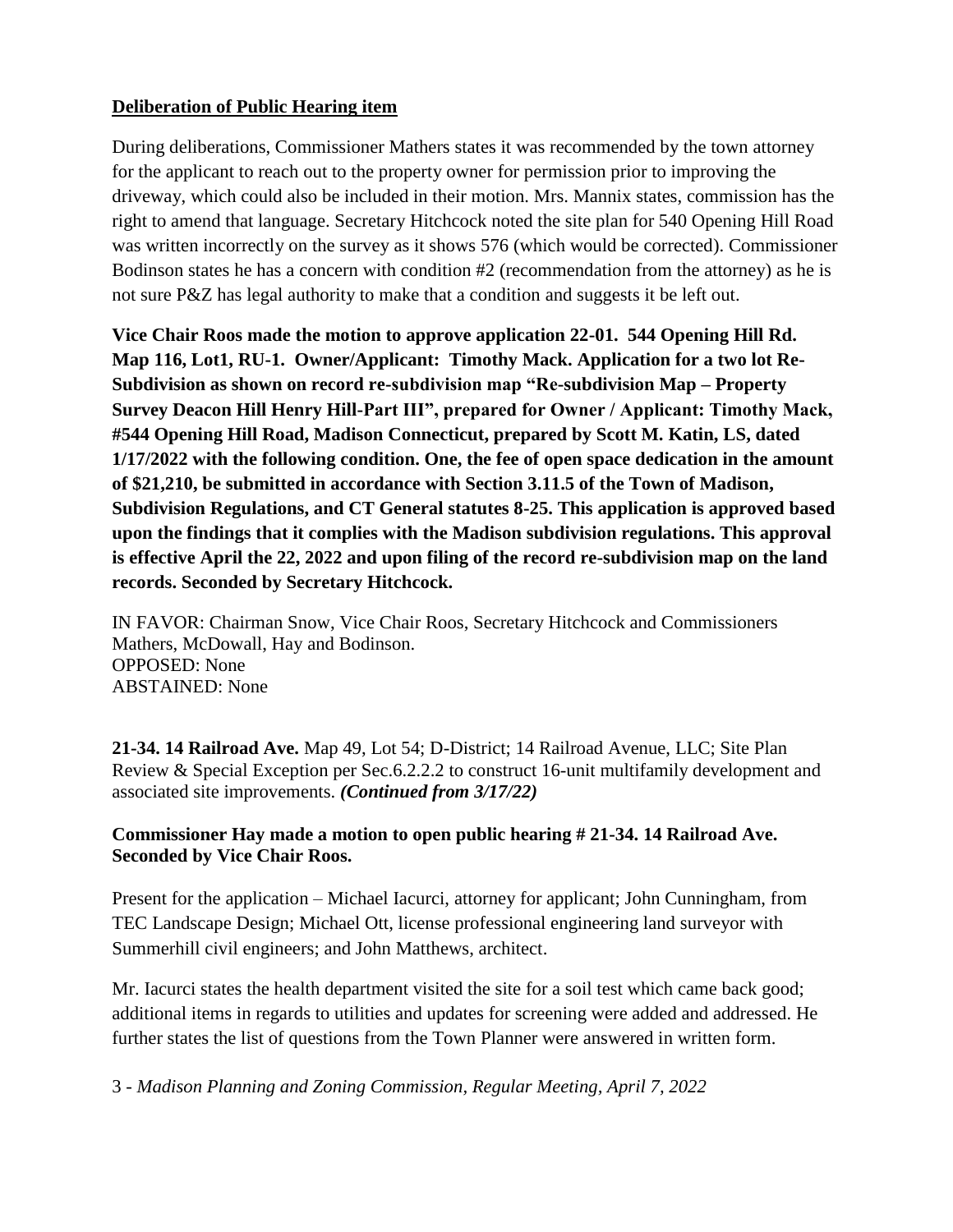Mr. Matthews states changes were made to their plans per ACCA recommendations and 2 parking spaces were eliminated to add substantial amount of landscaping – the additional plantings provided screening to the property to the East. Mr. Cunningham then reviewed the new plantings that were in the southeast corner.

For clarification, Vice Chair Roos asked if the Health Department was comfortable with the septic on the site. Mrs. Mannix states, test pits were done at the request of the engineer and she does not believe that has changed any of the proposed design, and the design is still being reviewed by the Health Department.

From the Public:

Kathy DeBurra, 20 Arbor Lane asked about the new tree that was being planted in the back– and if it will grow to be under the wires.

Mr. Cunningham responds no, they will not grow into the wires.

Commissioner Bodinson asked if the application meets the density requirements. Chairman Snow states yes. Mrs. Mannix states this is a special exception per Sec 6.2.2.2 and there are no additional requests for special exceptions associated with this and it complies with standards.

Commissioner Hay asked about the height of the buildings and asked if they comply?

Mr. Matthews states per the special exception you can go up to 35 feet and their average is 34  $\frac{1}{2}$ .

# **Vice Chair Roos made a motion to close public hearing. Seconded by Commissioner Mathers.**

IN FAVOR: Chairman Snow, Vice Chair Roos, Secretary Hitchcock and Commissioners Mathers, McDowall, Hay and Bodinson. OPPOSED: None ABSTAINED: None

## **Deliberation of Public Hearing item**

Chairman Snow states she visited the site and this would be a major improvement to that corner of Town. Commissioner Mathers states he is sensitive to the impact this development would have to the neighbors to the east and to the south. Commissioner Hitchcock had concerns about the height of the buildings. Commissioner McDowall states she had no concerns. Commissioner Hay also has concerns about the height of the building but agrees this is a significant improvement for the area. Vice Chair Roos believes this would be a nice addition to the downtown area, he further reminded the commission that they approved a text amendment to let the building go up to that height in the Fall and the advantages out ways the disadvantages.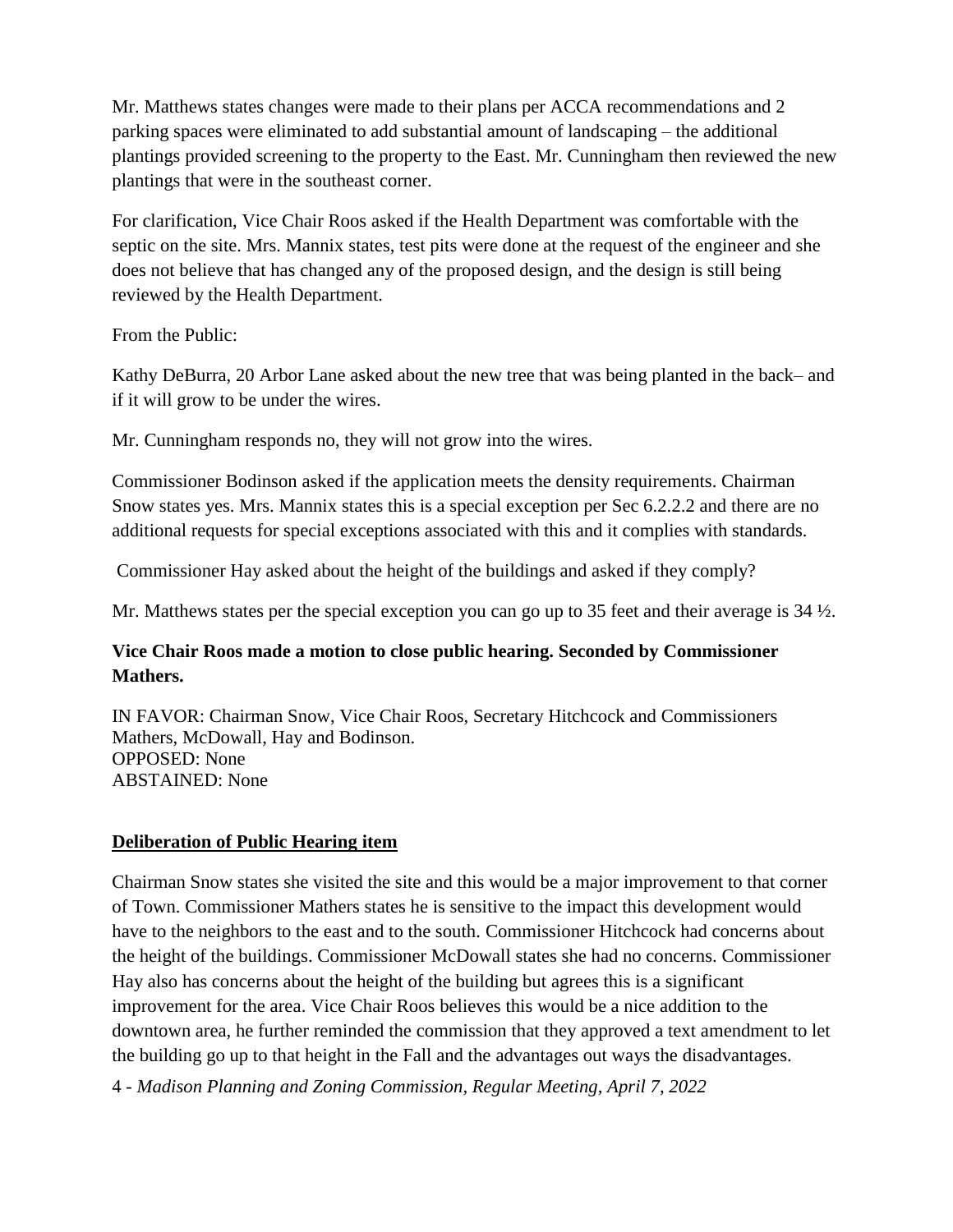Commissioner Bodinson agrees with Commissioner McDowall and Vice Chair Roos, he states both height and density comply.

**Vice Chair Roos made the motion to approve application #21-34. 14 Railroad Ave. Map 49, Lot 54; D-District; 14 Railroad Avenue, LLC; Site Plan Review & Special Exception per Sec.6.2.2.2 to construct 14-unit multifamily development and associated site improvements as shown on a set of drawings, "Railroad Village" 14 Railroad Avenue, Madison, CT prepared for 14 Railroad Avenue, LLC, by Summer Hill Civil Engineers & Land Surveyors, PC, sheets C0.1 through C3.5 (13 sheets total), dated December 2021 revised to 4-1-22; and architectural plans, "Railroad Village" prepared by John a. Matthews Architecture & Planning, sheets A-A1 through D-A2 (6 sheets total) dated 12/20/21 revised to 2/22/22; photometric plan, "Site Lighting Photometric Calculation" for Railroad Village Zoning by Apex Lighting Solutions, sheet SL-1B dated 2/17/22; Landscape Plan for "Railroad Village" by TEC Landscape Design Inc dated 2-22-22, revised to 4-1-22 with the following conditions:**

- **1. That the Zoning Enforcement Officer be notified at least 48 hours prior to commencement of any regulated activity.**
- **2. Six feet tall temporary fencing shall be installed along the perimeter of the property prior to any construction activities.**
- **3. That all erosion and sedimentation controls be installed prior to any site disturbance and be maintained for the duration of construction activities and until the site is sufficiently stabilized to the satisfaction of the Zoning Enforcement Officer.**
- **4. The subsurface stormwater system shall be inspected by the design engineer during construction to verify consistency with the approved plans.**
- **5. An as-built survey of the stormwater system components shall be submitted to the Commission with written verification from a licensed engineer that the system was constructed in accordance with the approved design plans. This submittal shall be completed prior to the issuance of a final Certificate of Zoning Compliance.**
- **6. A condensed inspection and maintenance chart shall be prepared by the design engineer identifying the inspection, management, and maintenance frequency required for each component of the stormwater treatment system. This chart shall be submitted to the Zoning Enforcement Officer for review prior to the issuance of a final Certificate of Zoning Compliance.**
- **7. That the applicant submit documentation to the Zoning Enforcement Officer verifying legal emergency access across the property of 102 Wall Street prior to the issuance of a preliminary Certificate of Zoning Compliance.**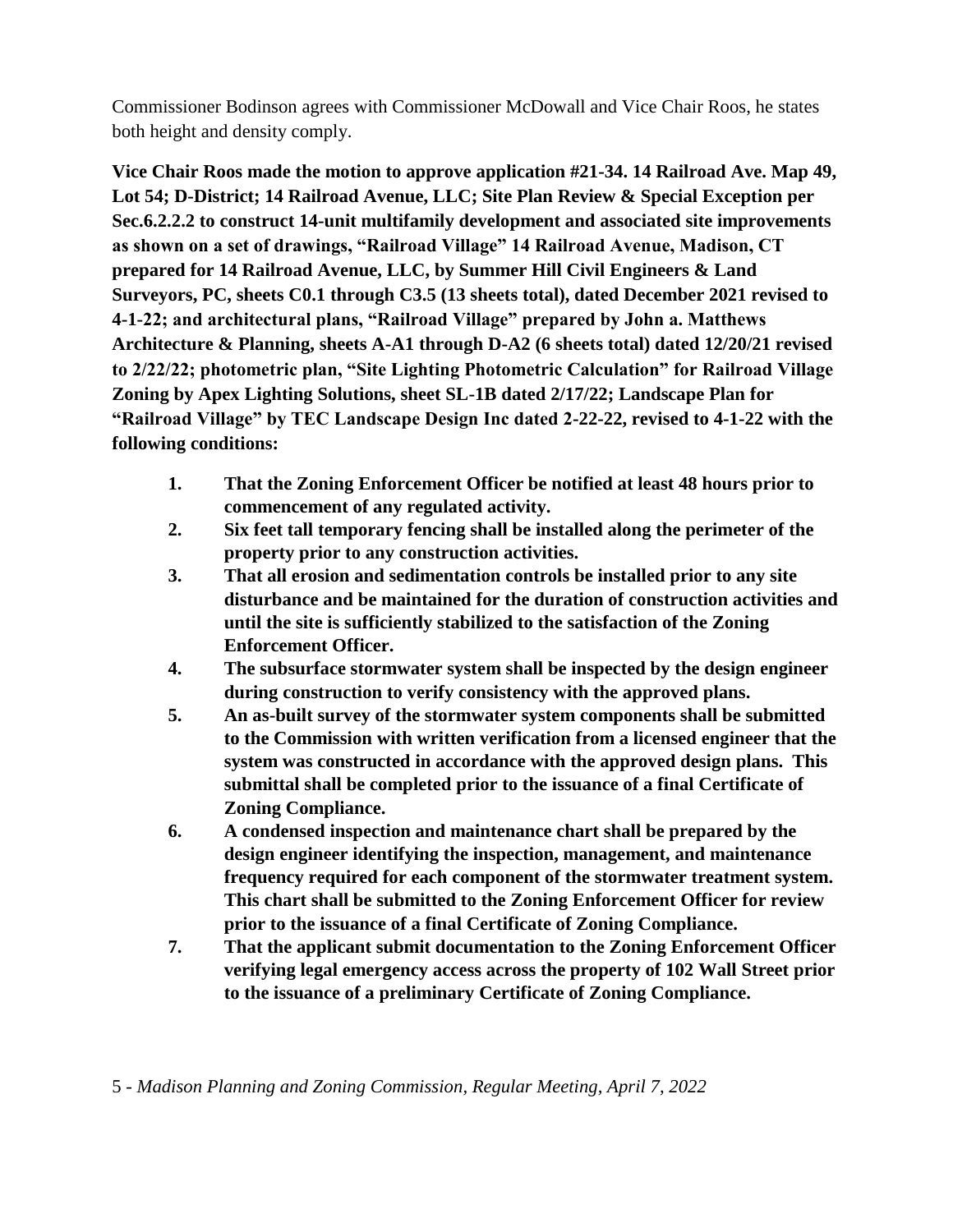**In the event that changes to the approved plans are required as a result of other agency permitting to support the proposed activity, the Madison Planning & Zoning Commission reserves the right to review said changes and may require modification of this approval.** 

**This approval is made based upon the finding that the proposed use is a permitted use in the district and that the standards, prerequisites and conditions specified by the regulations have been met. The public convenience and welfare will be substantially served and the appropriate use of neighboring properties will not be substantially or permanently injured. The proposed use is in accordance with the comprehensive plan. The effective date of this approval is April 22, 2022 and upon filing of the certificate of Special Exception on the land records. Seconded by Commissioner McDowall.**

IN FAVOR: Chairman Snow, Vice Chair Roos, Secretary Hitchcock and Commissioners Mathers, McDowall, Hay and Bodinson. OPPOSED: None ABSTAINED: None

**22-06. 45 Wall St.** Map 38, Lot 61, D-District. Owner/Applicant: Gulick Properties, LLC. Site Plan Review & Special Exception Modification requests per Sec.6.2.2.2(o) to construct 5 dwelling units; Sec. 6.2.3(e) increased maximum building coverage to 28.4%; and Sec. 6.2.3 (h) increased maximum building height to 31ft. *(Continued from 3/17/22)*

Mrs. Mannix states new information was submitted into the record and the applicant would like more time to respond. The applicant requests the public hearing to be continued to April 21, 2022 meeting.

**Commissioner Mathers made the motion to continue the public hearing for application 22- 06. Wall St to the April 21, 2022 meeting. Seconded by Vice Chair Roos.**

IN FAVOR: Chairman Snow, Vice Chair Roos, Secretary Hitchcock and Commissioners Mathers, McDowall, Hay and Bodinson. OPPOSED: None ABSTAINED: None

## **REGULAR MEEETING:**

**a. Receipt(s):**

**22-07. 20 Island Avenue**; Map 27, Lot 35; R-2 District; Applicant: Town of Madison; Special Exception Modification per Section 4.7 of the Madison Zoning Regulations *(Schedule public hearing for 4/21/22)*

Application received by the Commission.